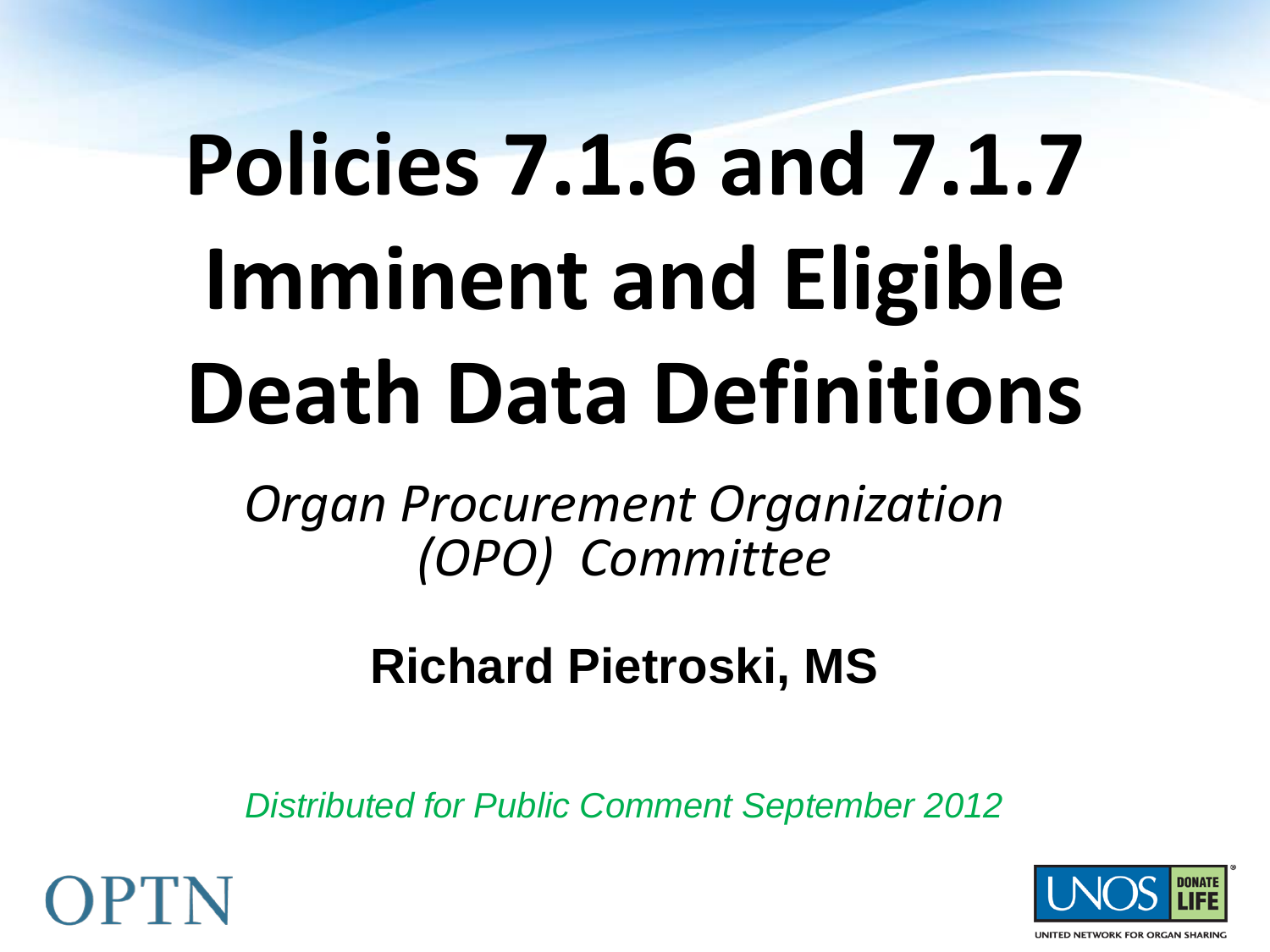## **Proposal Overview**

- The OPTN Contractor began collecting patient level data for all imminent and eligible deaths on January 1, 2008 in hopes that OPOs would have better performance modeling and identify missed donor opportunities
- Periodic data review demonstrated large inconsistencies and variations in how OPOs reported data



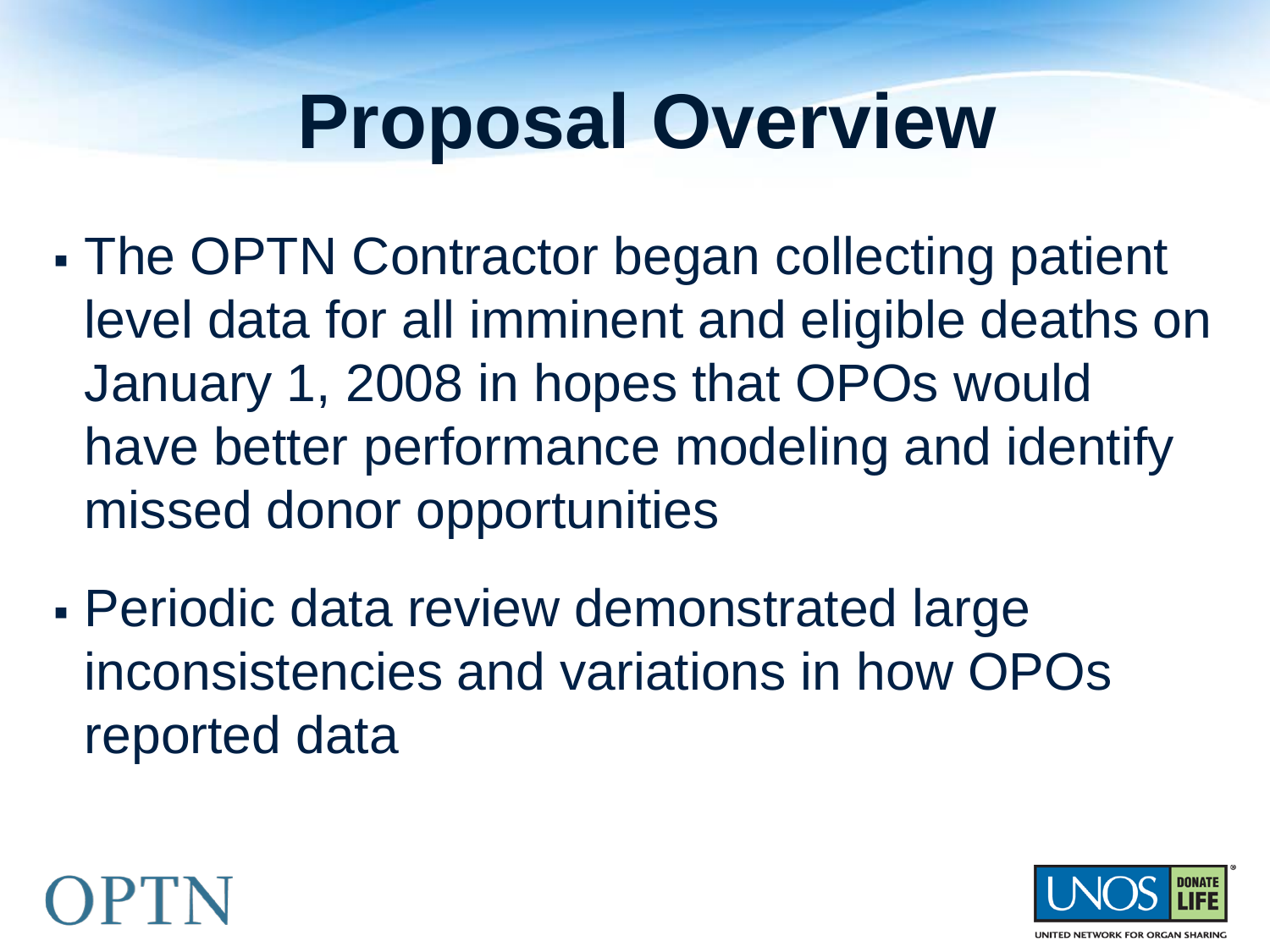## **Proposal Overview**

- The Committee has developed a list of organ specific exclusionary criteria and proposed the elimination of MSOF as a criterion.
- These changes will help to eliminate inconsistent reporting and make the data more valuable.



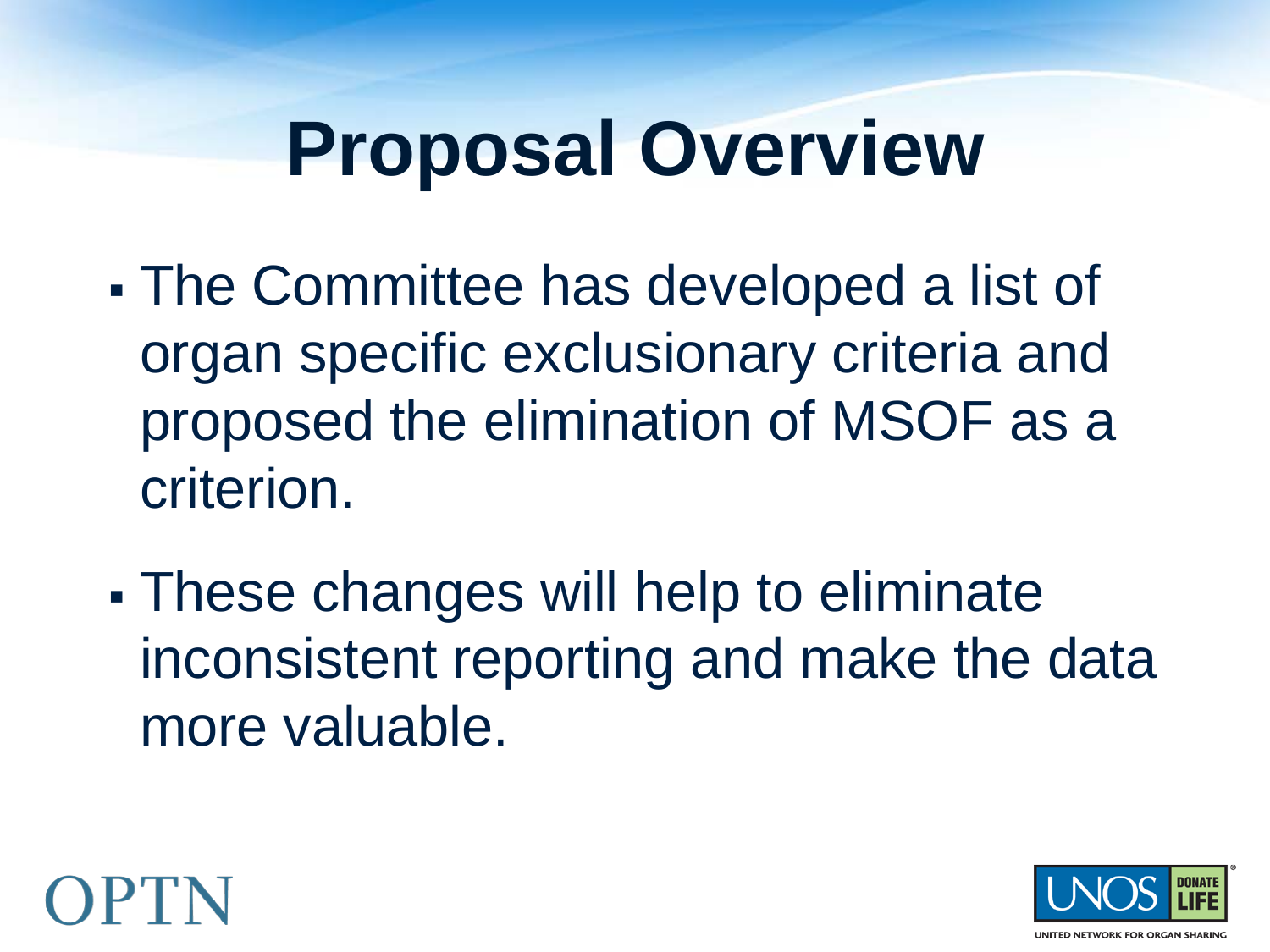## **Public Comment**

Concerns raised about:

- AST/ALT value for liver donors
- Bilirubin for liver donors
- Increasing age for liver donors from 70 to 75



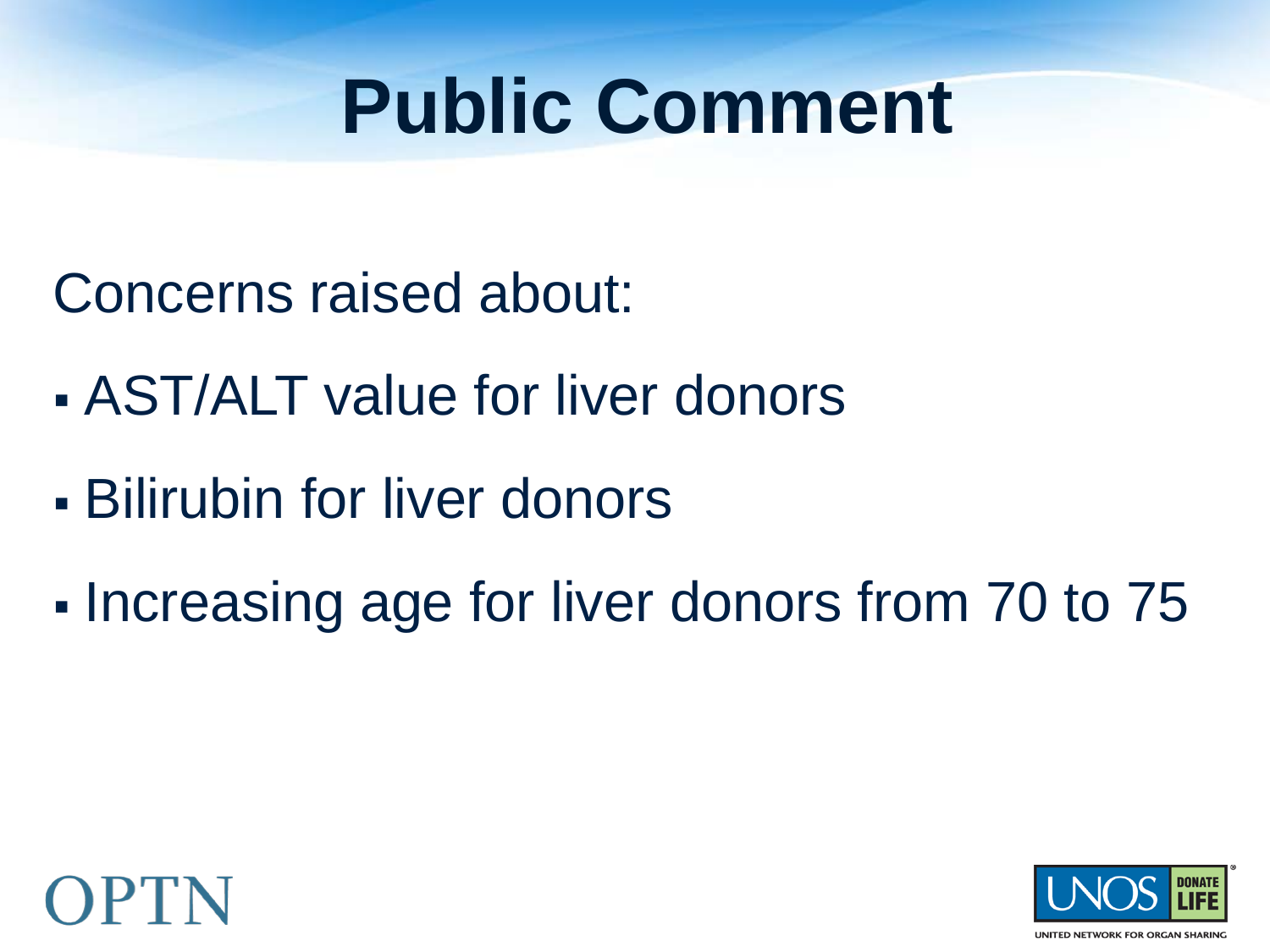## **Public Comments**

- Another major concern was the alignment of the proposed changes with CMS regulations.
- The Committee has been attempting to contact CMS for input on how to address the concerns.
- In the meantime, the Committee has proposed that the new definitions be approved but not implemented until coordination with CMS has been completed.



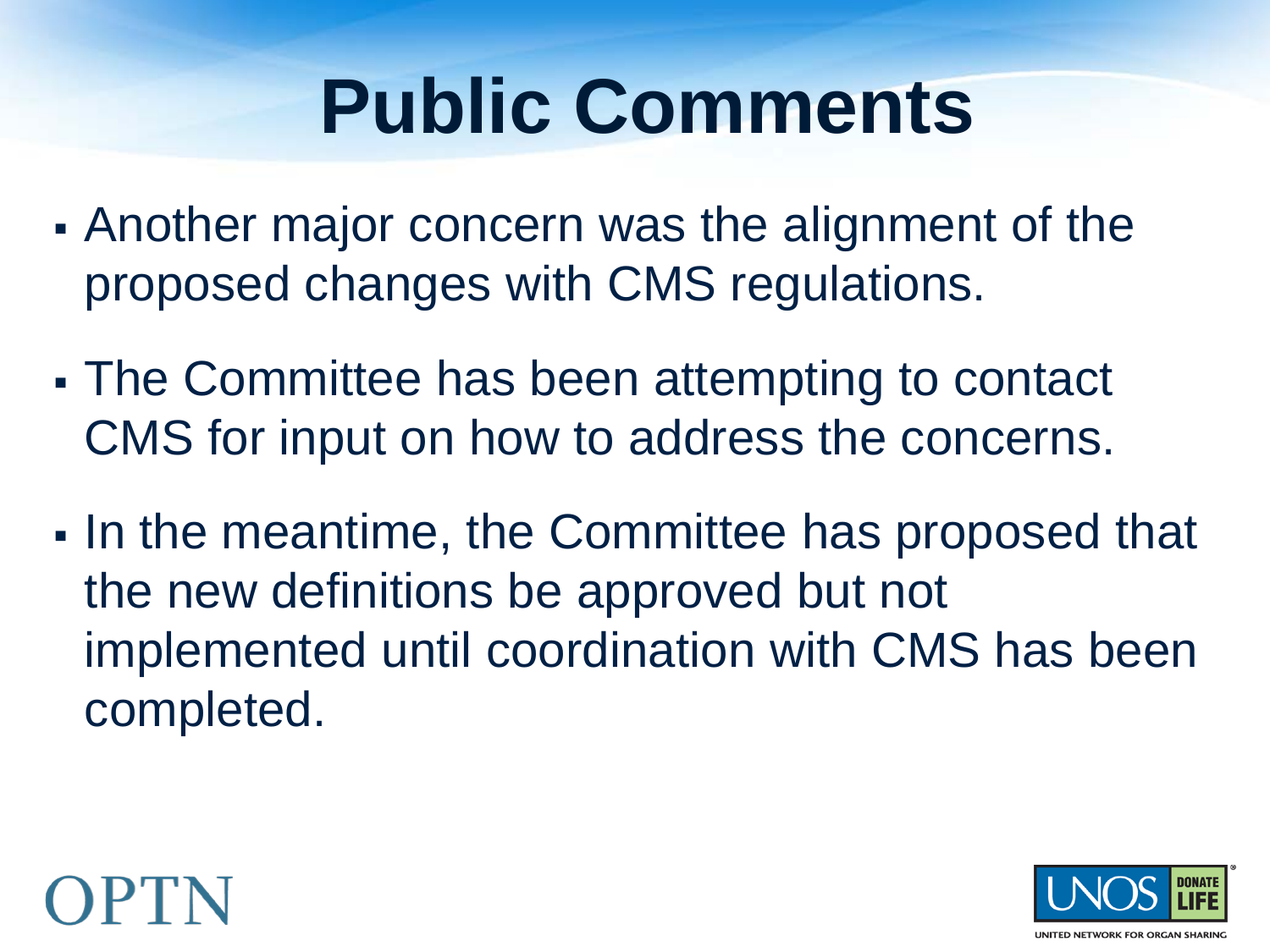#### **Resolution 16**

**RESOLVED, that modifications to Policy 7.1.6 (Eligible Death Definition) and Policy 7.1.7 (Imminent Neurological Death), as set forth in Resolution 16, are hereby approved, effective pending approval from CMS, programming, and notice to OPTN membership.**

*\*Page 85 of Board book*



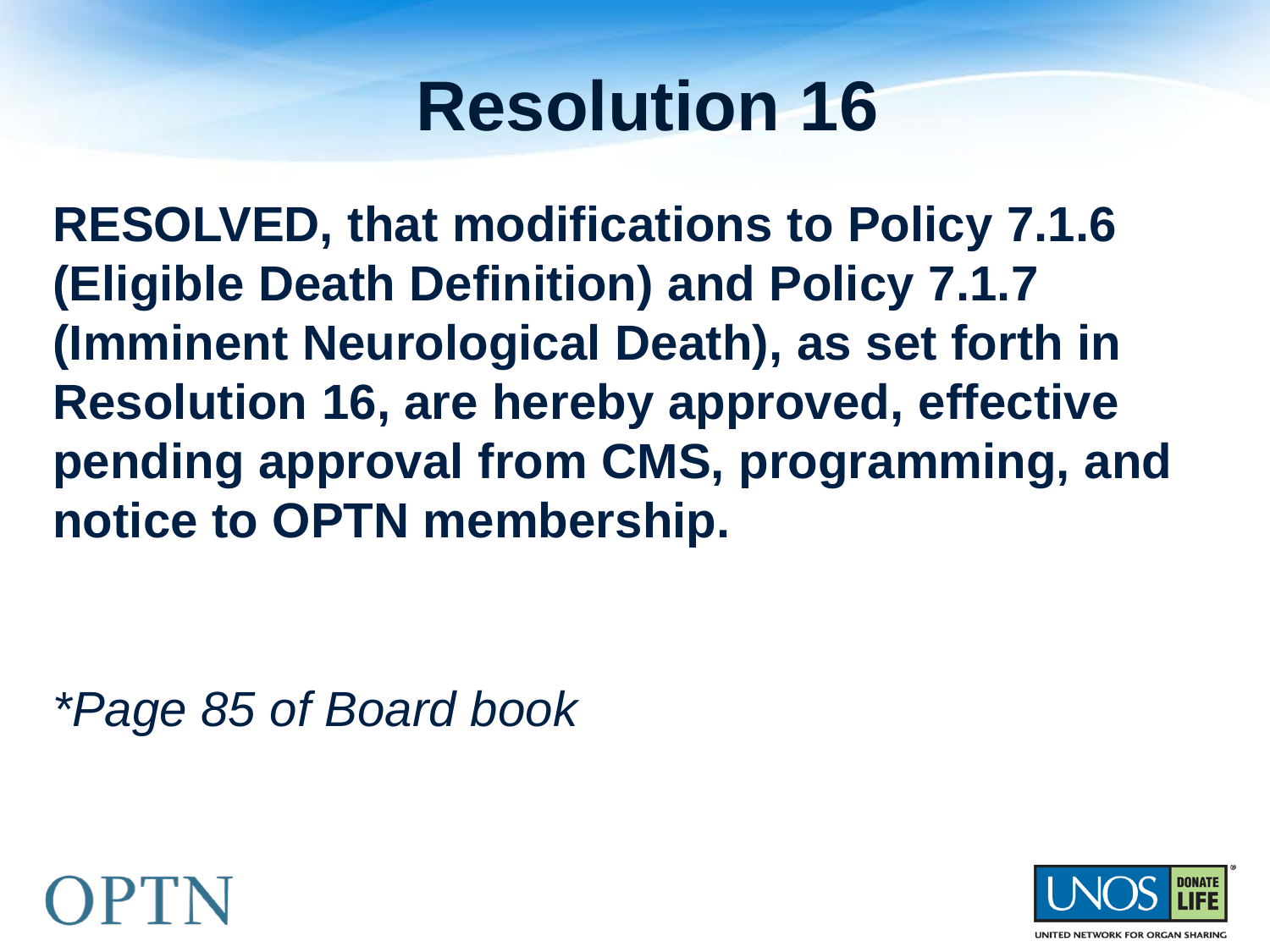# **Policy 2.8 DCD Model Elements**

## *Organ Procurement Organization (OPO) Committee*

#### **Richard Pietroski, MS**

*Distributed for Public Comment March 2012*



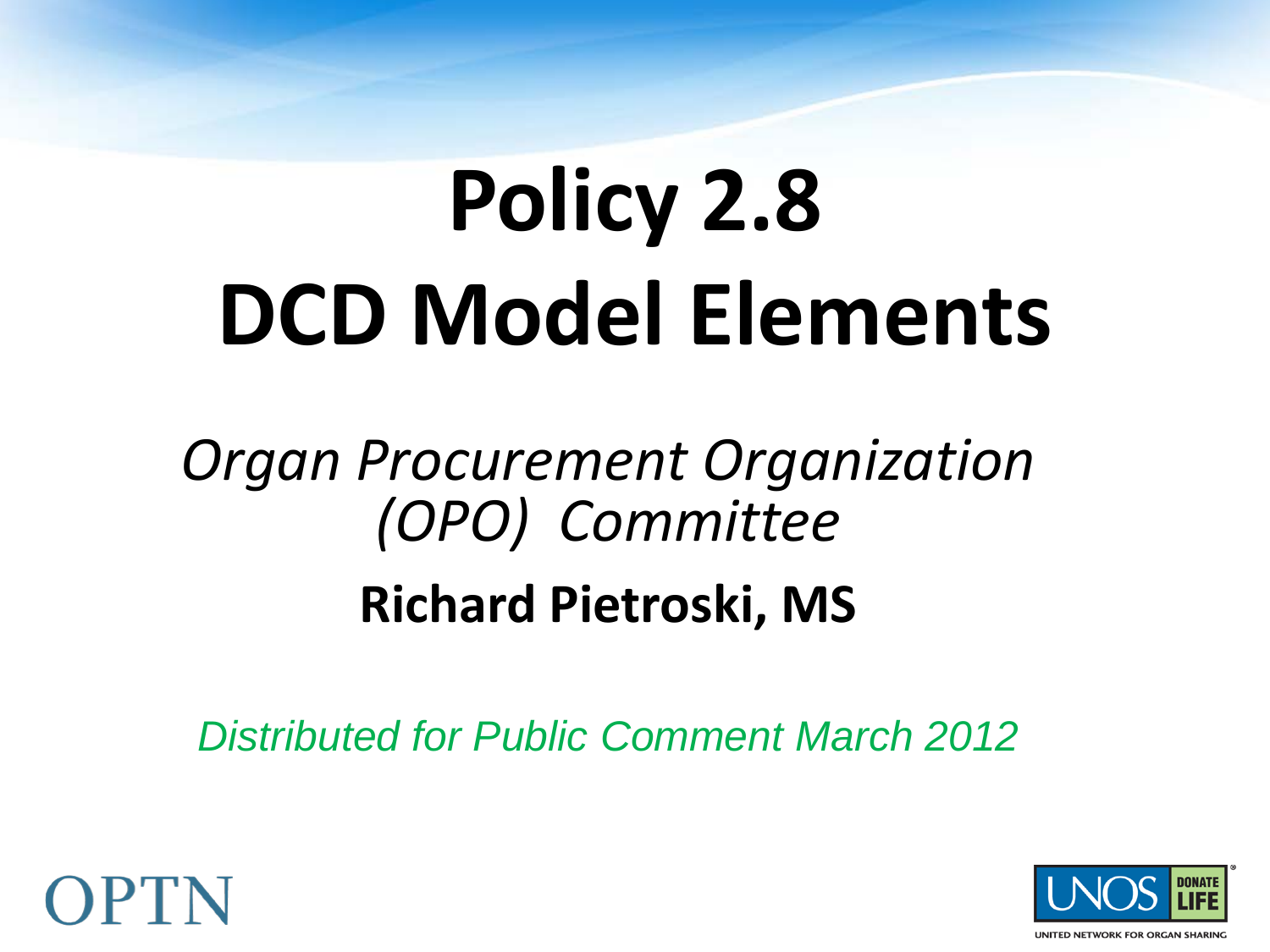## **Background**

- In 2009, the OPTN Board of Directors charged the OPO Committee with reviewing DCD policies to determine if they were consistent with current practice.
- The subcommittee spearheading the DCD policy reviewed determined that existing policies were comprehensive but were out of date and should be modified.
- The Committee made specific changes to update the language and terminology such as changing "Model Elements" to "Requirements."



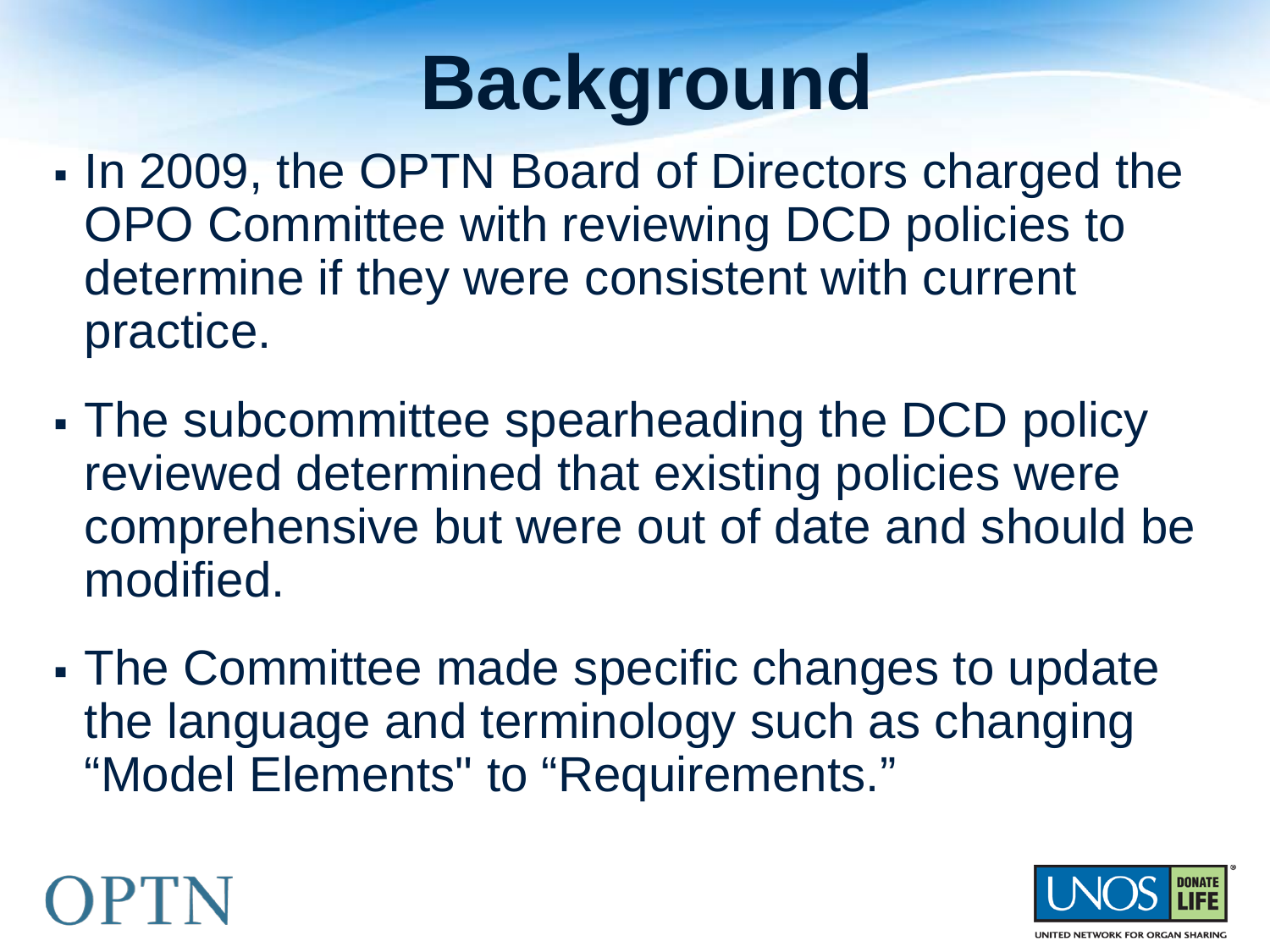#### **Proposal Overview**

- The proposed changes to the Donation after Cardiac Death (DCD) Model Elements will clarify and update language for the donation and transplantation community.
- The proposal does not change the current level of oversight by the donor hospital to ensure that appropriate practices are following for a patient's end of life care, and that hospital approved practitioners follow hospital palliative care policies and guidelines involving the withdrawal of life sustaining medical treatment/support.



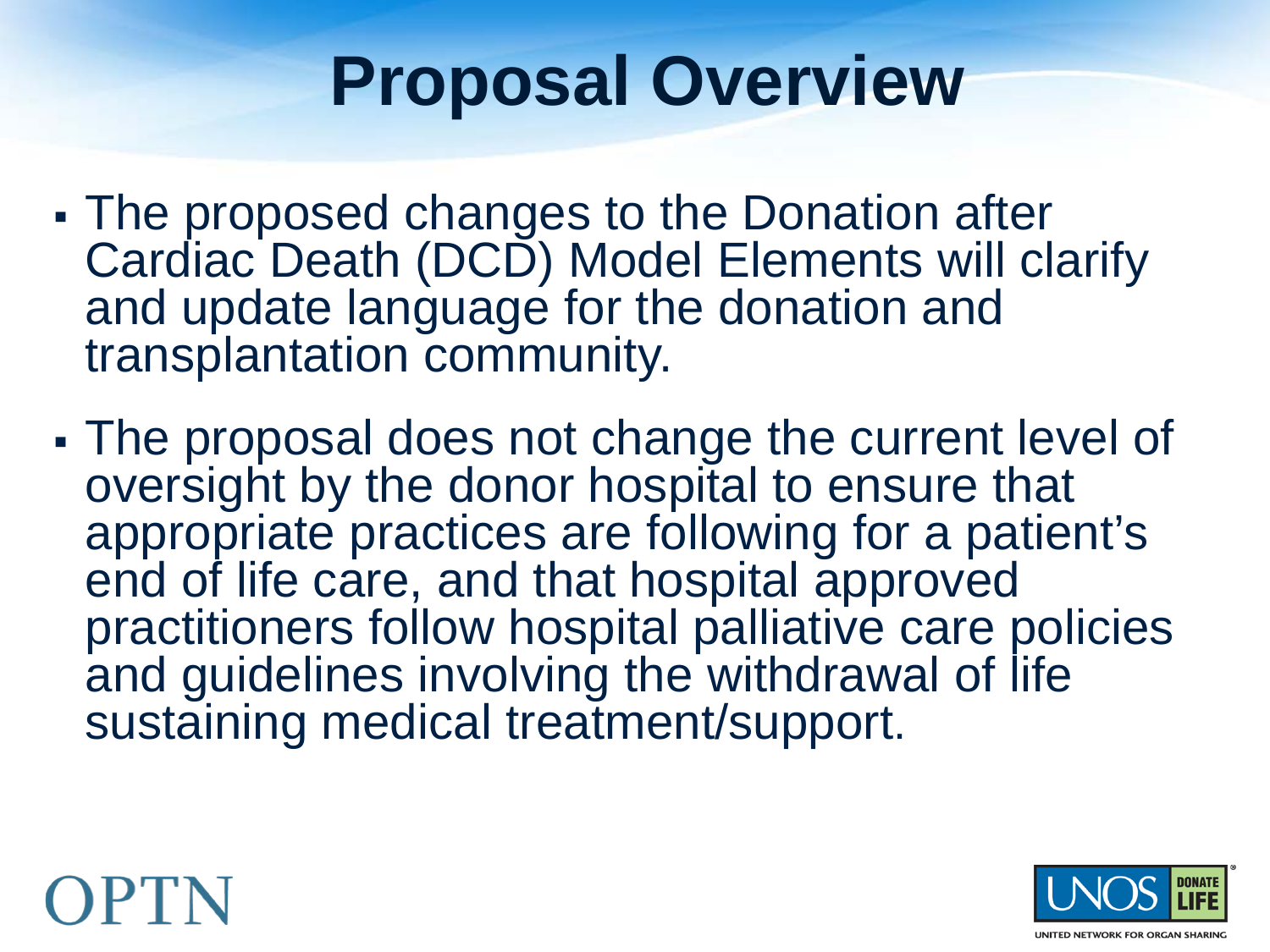## **Background**

- This proposal was first distributed for public comment during the March 11, 2011 to June 10, 2011 period and received strong support from the regions, committees, and individuals.
- Prior to the November 2011 Board of Directors meeting, several letters were submitted to the OPTN contractor requesting that the public comment period be reopened to allow the requesting organizations to provide comments.



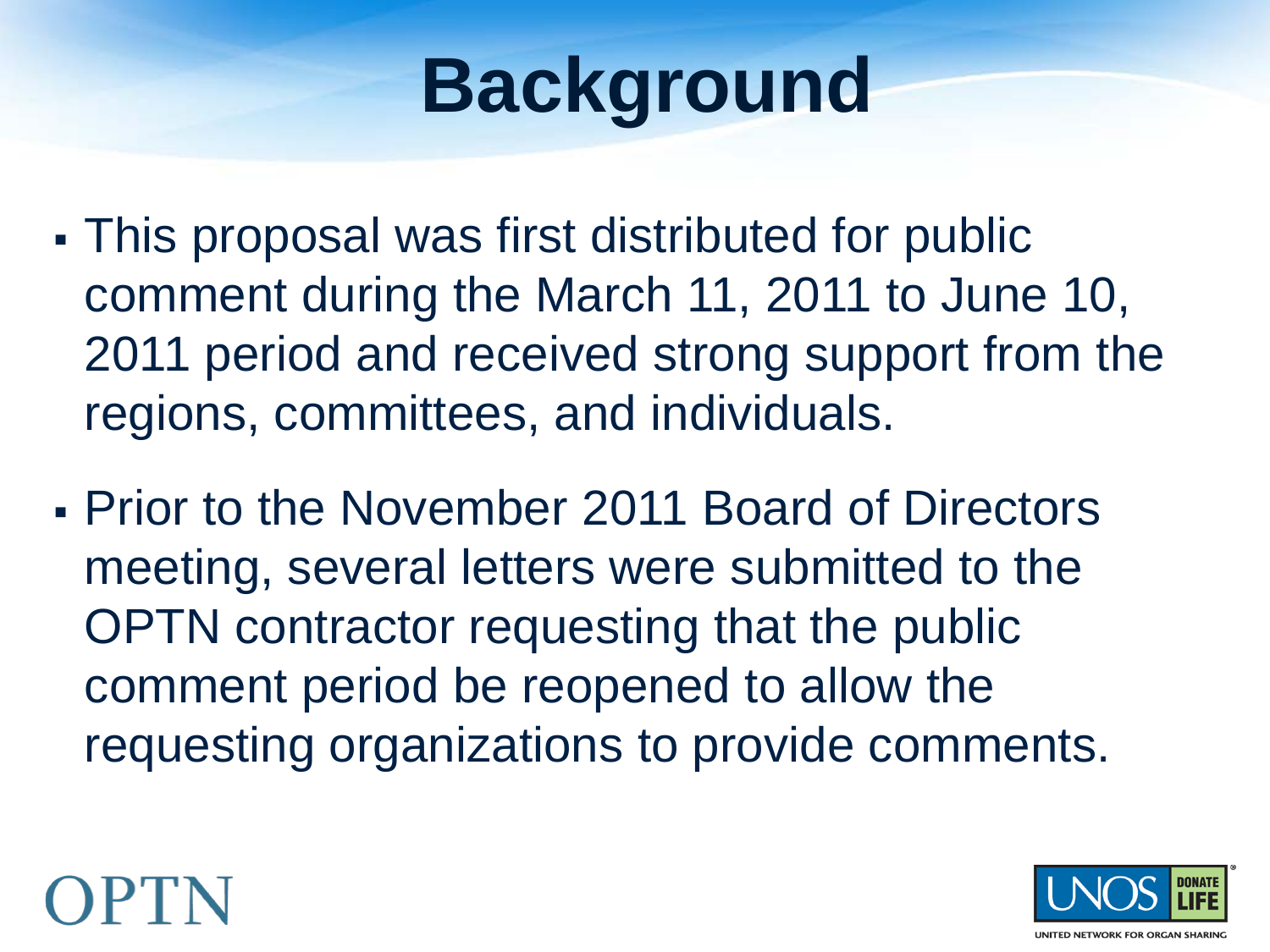#### **Organizations opposing proposal**

- National Catholic Bioethics Center
- National Catholic Partnership on Disability
- Not Dead Yet

Conference call was held on May 22, 2013. (No response from Not Dead Yet until an email was sent to the Board last week)



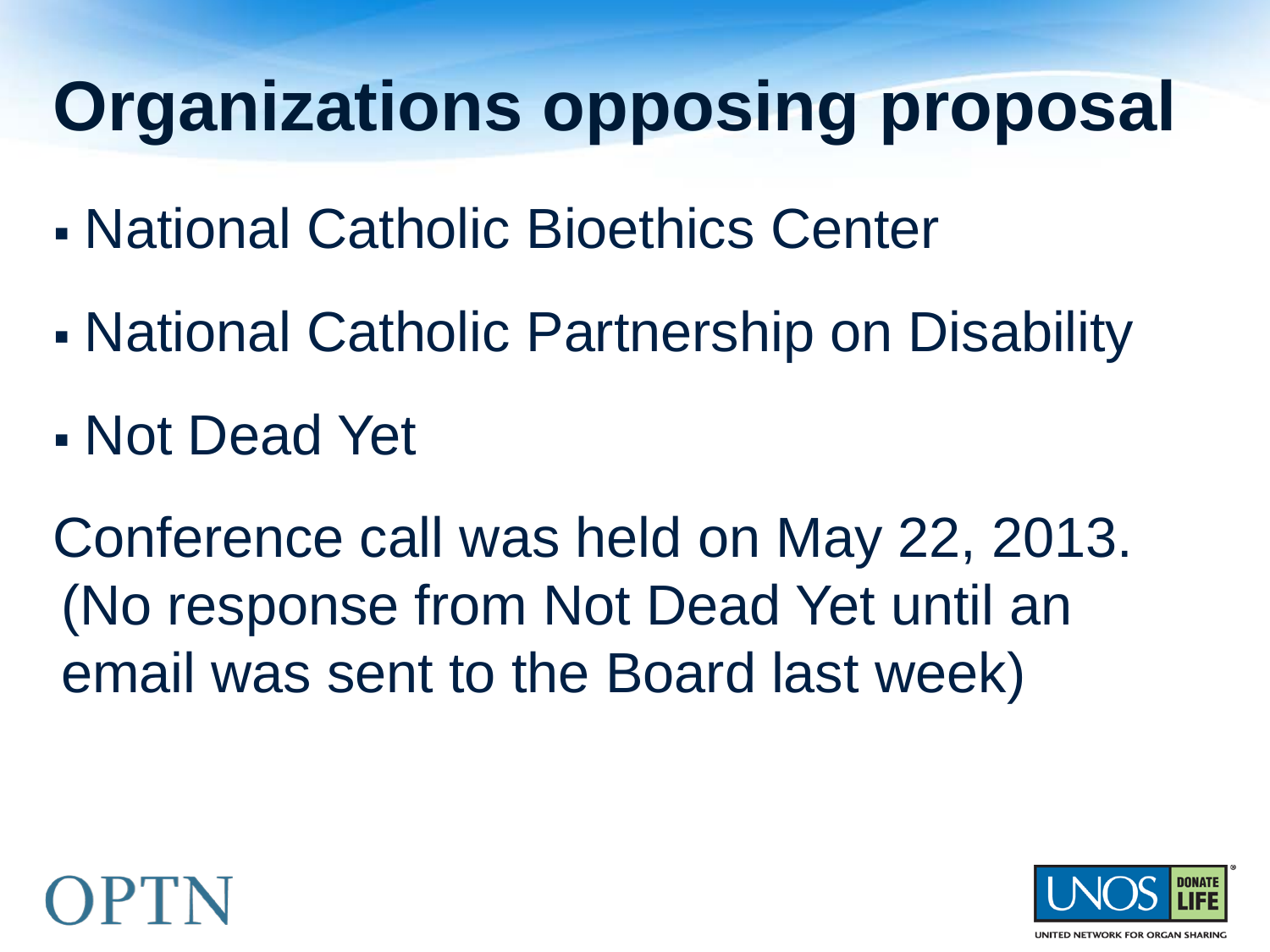## **Main concerns raised during public comment**

- Donor families being approached about organ donation *before* the time at which a decision to withdraw life sustaining measures has been made.
	- Language has been added that specifies that "the timing of a potential DCD donor evaluation and donation discussion shall be coordinated with the OPO and the patient's healthcare team, in accordance with hospital policy."



.

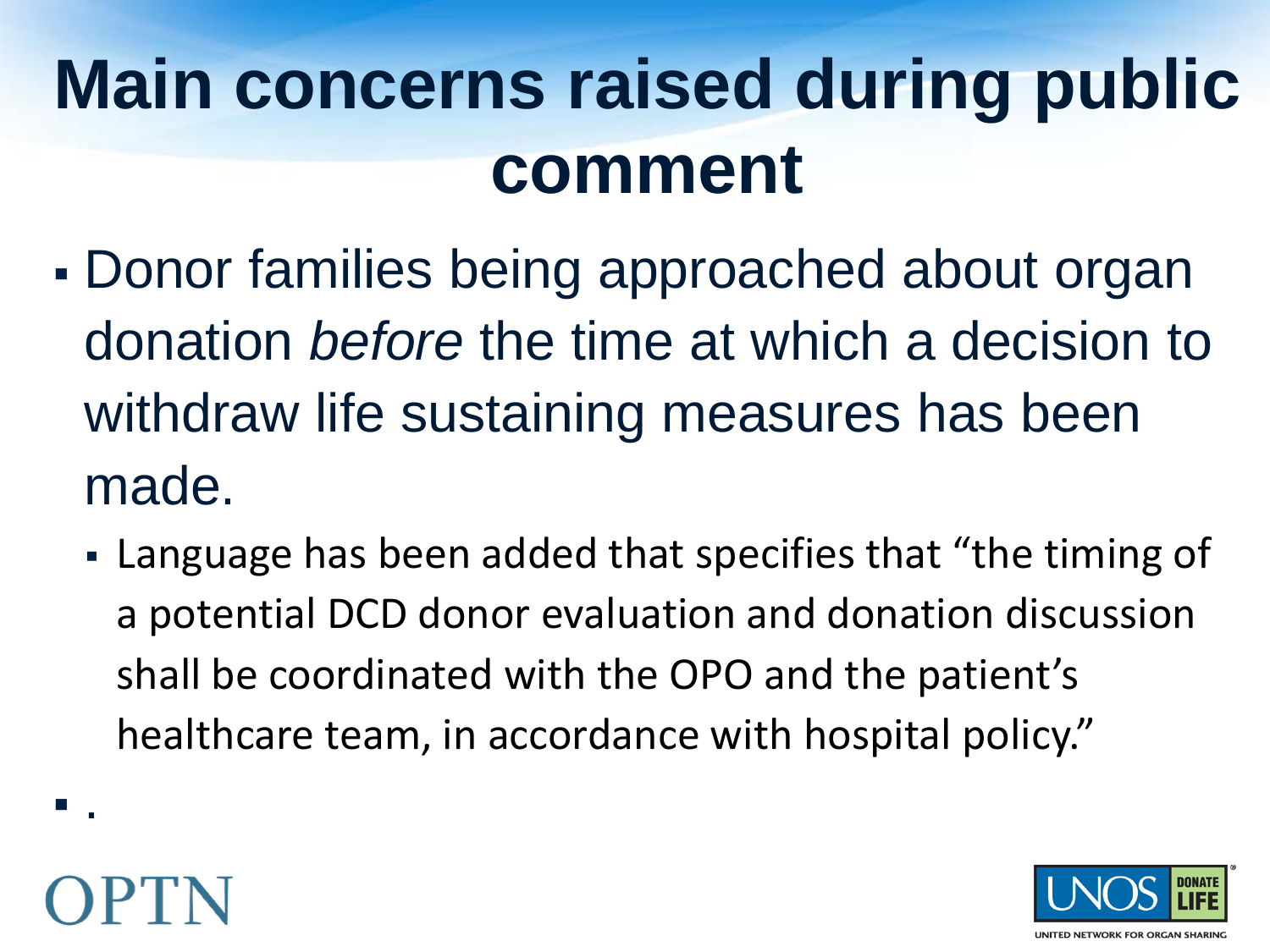## **Main concerns raised during public comment**

- Failure to provide safeguards for conscious individuals and the omission of any requirement for psychosocial evaluation of a conscious patient who consents to be an organ donor
- Language has been added that specifies that "Conditions involving a potential DCD donor being medically treated/supported in a conscious mental state shall require that the OPO confirms that the healthcare team has assessed the patient's competency and capacity to make withdrawal/support and other medical decisions."



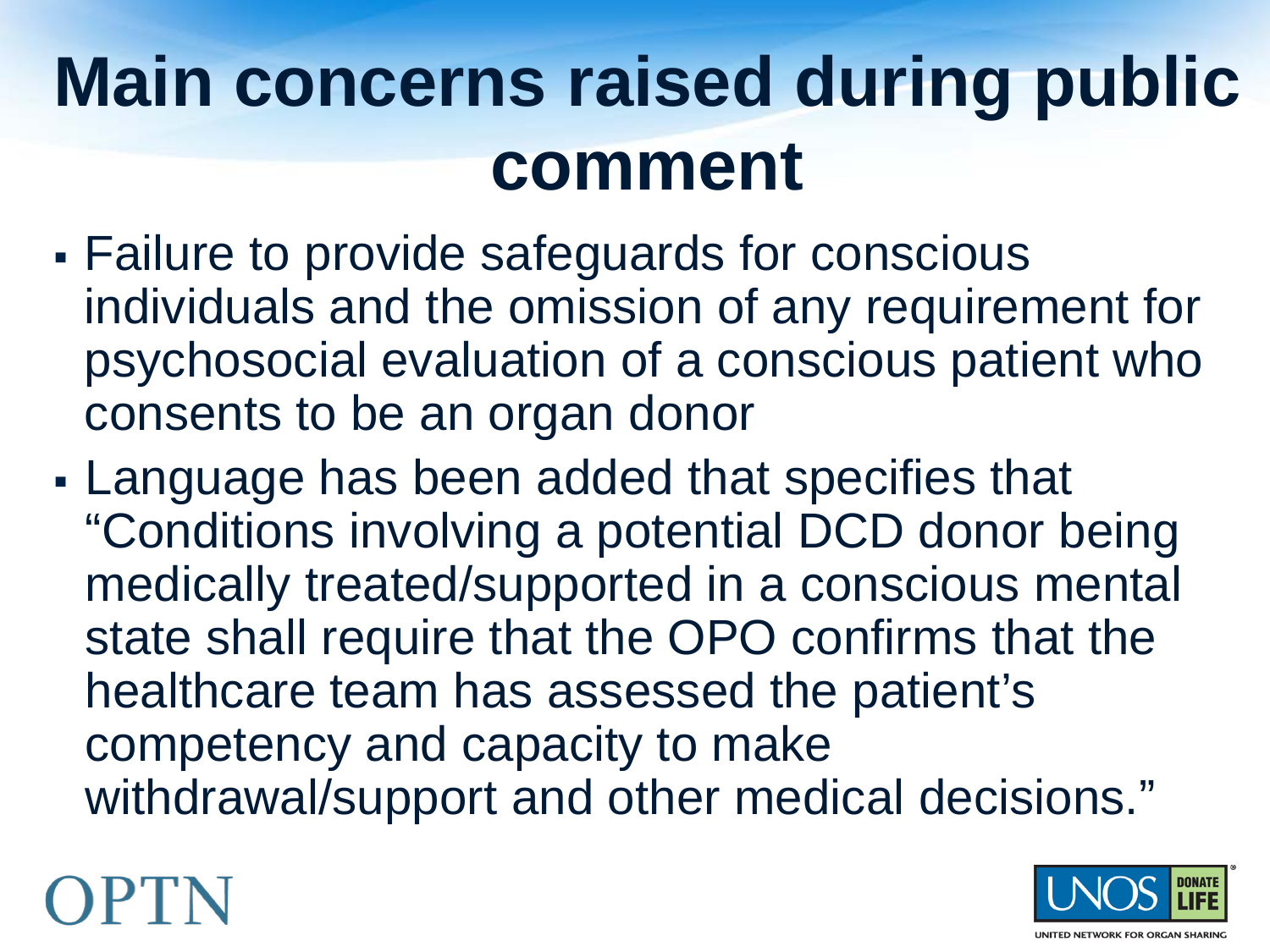## **Main concerns raised during public comment**

- Additional concerns have been addressed by the OPO Committee and can be found on Pages 90-92 in the Board report.
- The OPO Committee agrees that the ethical concerns and safeguards are paramount in the organ donation process. The changes to the model elements are intended to increase those patient protections and safeguards by ensuring that hospitals and OPOs have specific policies and procedures for donation after circulatory death.



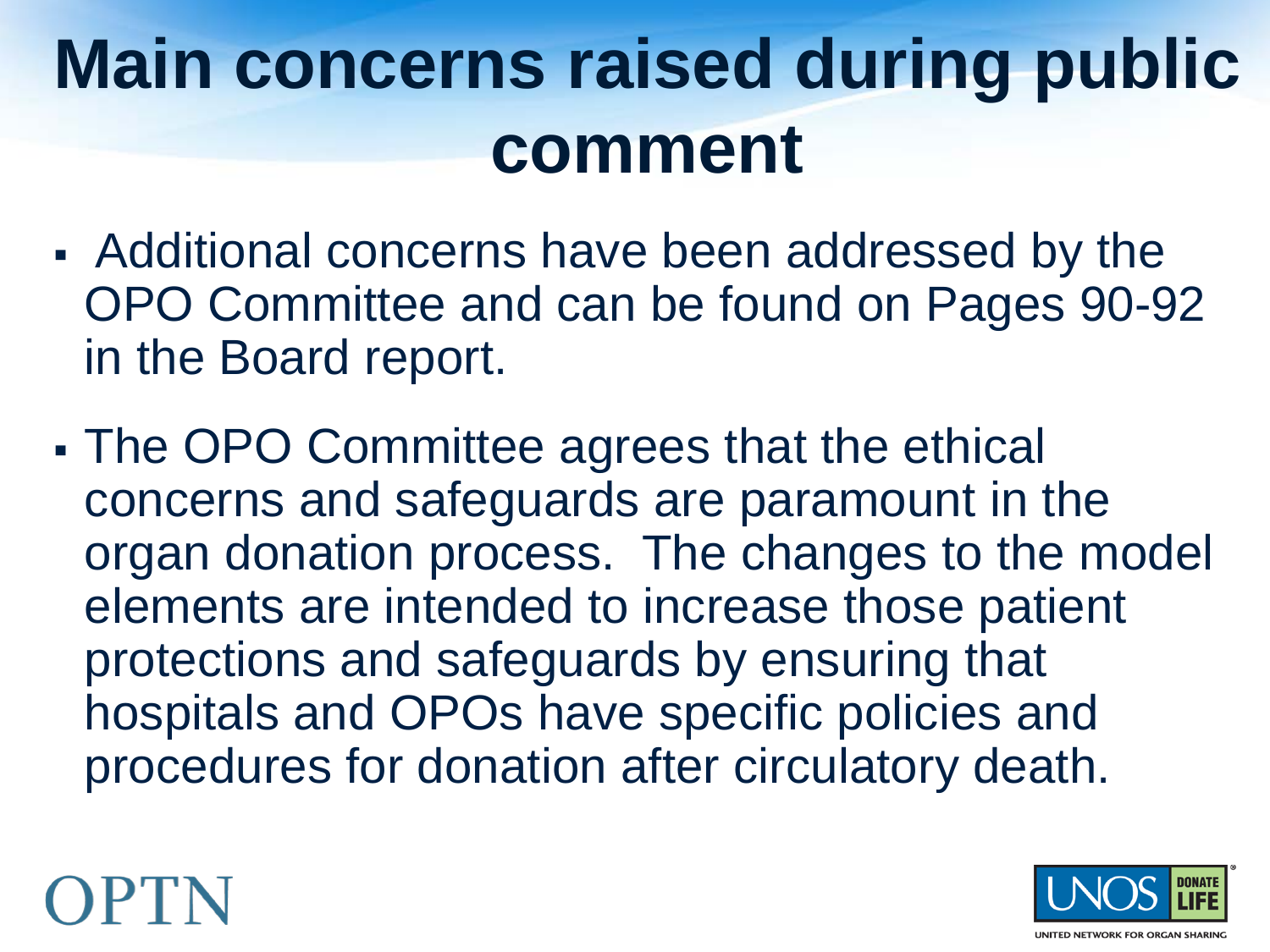#### **Cardiac to Circulatory**

The other aspect of this proposal involves redefining "donation after cardiac death" as "donation after circulatory death" in order to accurately reflect the intent of the Uniform Determination of Death Act's definition of death. All policies with the terms "donation after cardiac death" will be modified for consistency.